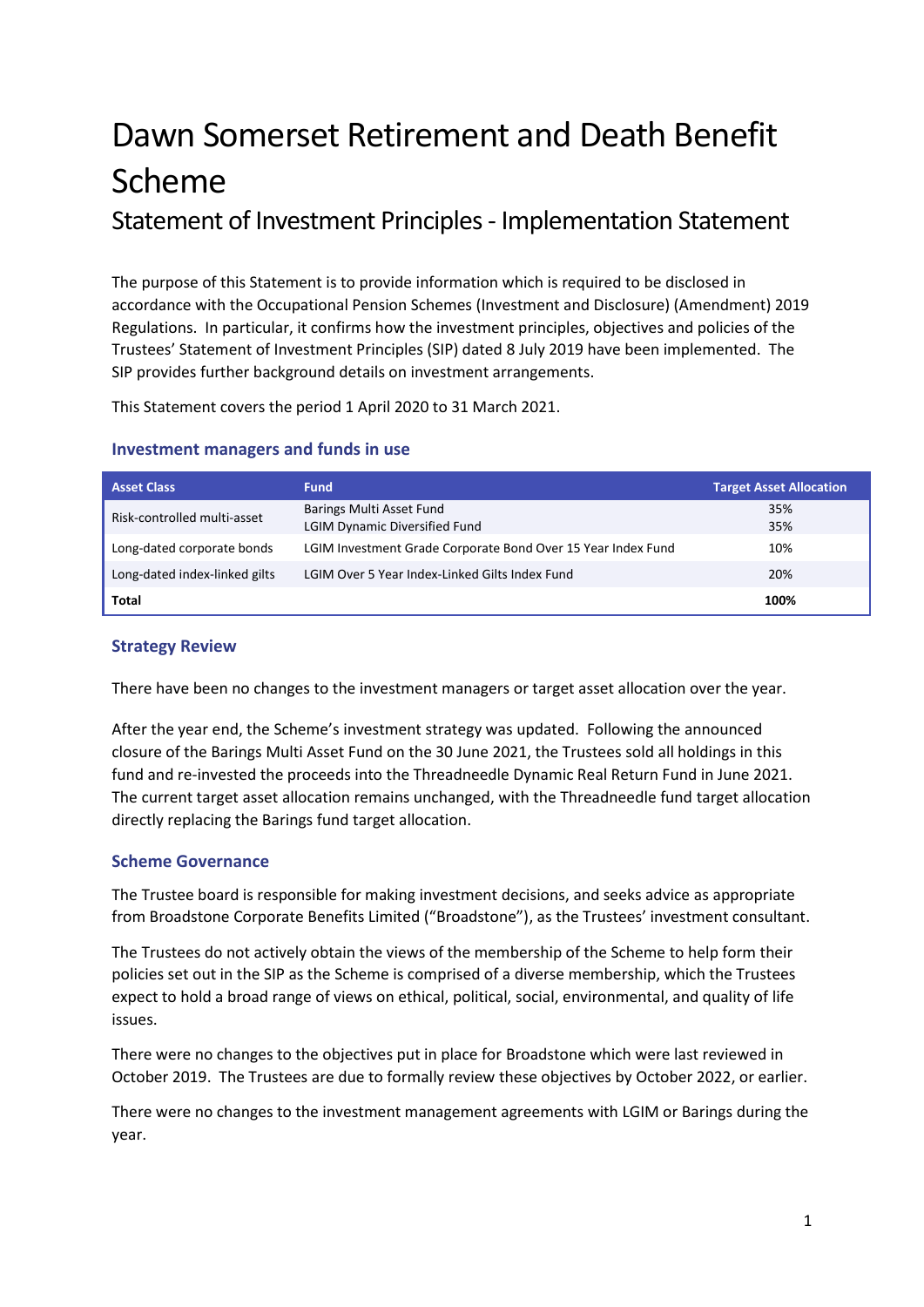### **Statement of Investment Principles**

The Trustees last reviewed the Statement of Investment Principles (SIP) in July 2019, which was updated to take account of the updated investment regulations and change in investment strategy.

The Trustees have a policy on financially material considerations relating to Environmental, Social and Governance (ESG) issues, including the risk associated with the impact of climate change. In addition, the Trustees have a policy on the exercise of rights and engagement activities, and a policy on non-financial considerations. These policies are set out below and are detailed in the SIP.

There were no departures from the policies set out in the SIP, including the Trustees' policies on financially and non-financially material considerations, during the year.

#### **Policy on financially and non-financially material considerations**

*Trustees' Policy: The Trustees recognise that Environmental, Social and Governance (ESG) issues can and will have a material impact on the companies, governments and other organisations that issue or otherwise support the assets in which the Scheme invests. In turn, ESG issues can be expected to have a material financial impact on the returns provided by those assets.*

> *The Trustees delegate responsibility for day-to-day decisions on the selection of investments to the Investment Managers. The Trustees have an expectation that the Investment Managers will consider ESG issues in selecting investments, or will otherwise engage with the issuers of the Scheme's underlying holdings on such matters in a way that is expected to improve the long-term return on the associated assets.*

*The Trustees do not currently impose any specific restrictions on the Investment Managers with regard to ESG issues, but will review this position from time to time.*

*The Trustees regard the potential impact of climate change on the Scheme's assets as a longer term risk and likely to be less material in the context of the short to medium term development of the Scheme's funding position than other risks . The Trustees will continue to monitor market developments in this area with their investment adviser.*

There have been no changes to the Trustees' policy, nor any departures from their policy, during the year.

The Trustees note that the manner by which financially material ESG factors will be taken into account in an investment strategy or pooled fund offering will depend on the underlying asset classes within the pooled fund offering and the management style (e.g. active or passive).

The Trustees are satisfied that the funds currently invested in by the Scheme are managed in accordance with their views on financially material considerations, as set out below, and in particular with regards to the selection, retention, and realisation of the underlying investments held.

The Trustees have access to updates on governance and engagement activities by the investment managers, and input from their investment advisers on ESG matters. These views are also taken into account when appointing and reviewing investment managers.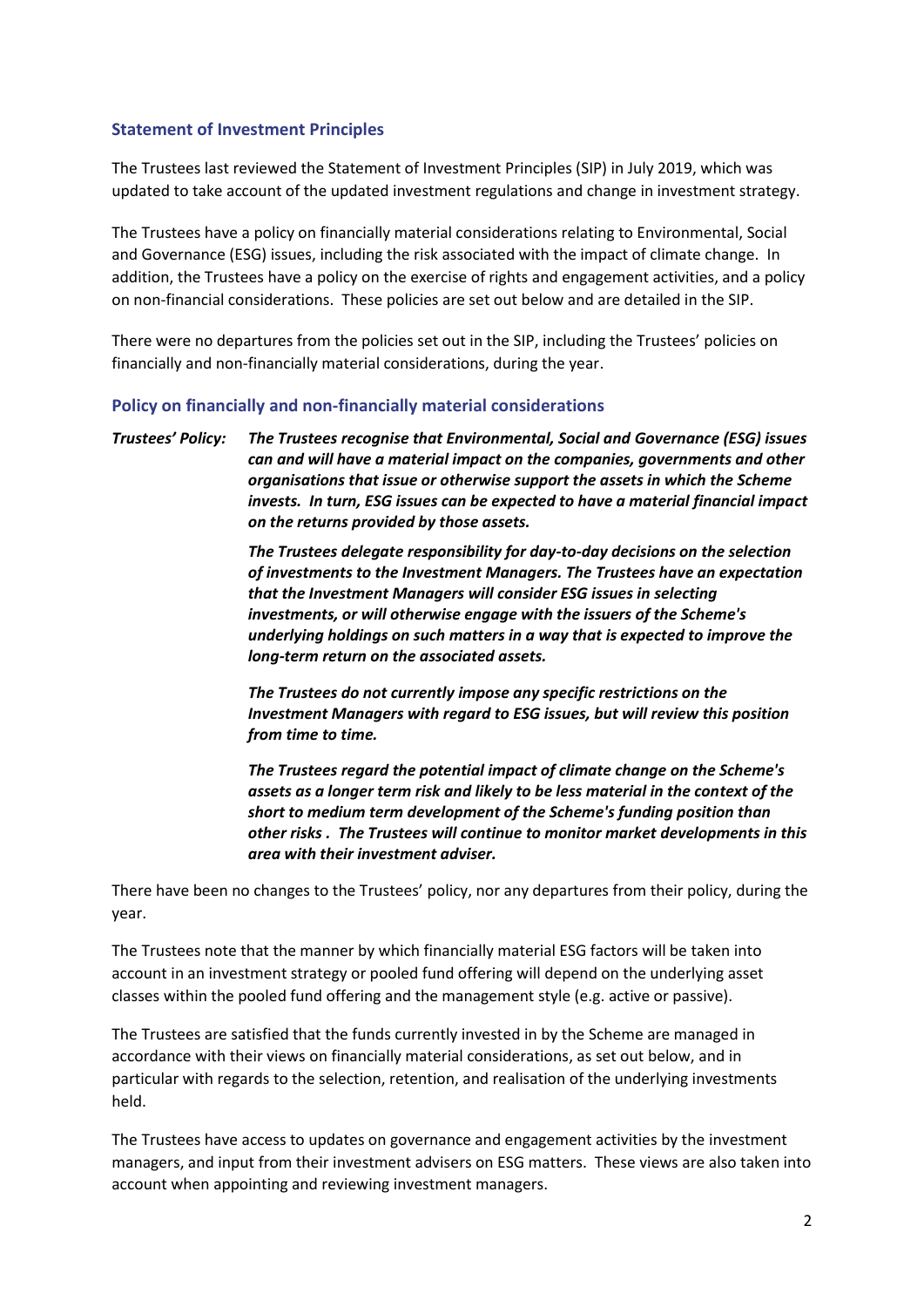The Trustees acknowledge that they are delegating the consideration of financially material factors in relation to determining the underlying holdings to their investment managers, given they are investing in pooled funds.

| <b>Asset Class</b>                   | <b>Actively or</b><br><b>Passively</b><br><b>Managed?</b> | <b>Comments</b>                                                                                                                                                                                                                                                                                                                                                                                                                                                                                         |
|--------------------------------------|-----------------------------------------------------------|---------------------------------------------------------------------------------------------------------------------------------------------------------------------------------------------------------------------------------------------------------------------------------------------------------------------------------------------------------------------------------------------------------------------------------------------------------------------------------------------------------|
| Risk-controlled<br>multi-asset funds | Active                                                    | The Trustees expect the investment managers to take financially material<br>ESG factors into account, given the active management style of the funds and<br>the ability of each manager to use its discretion to generate higher risk<br>adjusted returns. The Trustees also expect their investment managers to<br>engage with the underlying investee companies, where possible, although<br>they appreciate that fixed income assets within the portfolio do not typically<br>attract voting rights. |
| Corporate bonds                      | Passive                                                   | The Trustees acknowledge that the investment manager must invest in line<br>with specified index and, therefore, may not be able to disinvest from a<br>particular bond issue if they have concerns relating to ESG. The Trustees also<br>expect their investment manager to engage with investee companies, where<br>possible, although they appreciate that fixed income assets do not typically<br>attract voting rights.                                                                            |
| Government bonds                     | Passive                                                   | The Trustees believe there is less scope for the consideration of ESG issues to<br>improve risk-adjusted returns in this asset class because of the nature of the<br>securities.                                                                                                                                                                                                                                                                                                                        |

A summary of the Trustees' views for each asset class in which the Scheme invests is outlined below.

# **Policy on the exercise of voting rights and engagement activities**

*Trustees' Policy: Responsibility for engagement with the issuers of the Scheme's underlying investment holdings and the use of voting rights is delegated to the Investment Managers. The Trustees can therefore only influence engagement and voting policy indirectly.*

> *The Investment Managers provide information to the Trustees on their actions in relation to engagement and use of voting rights. The Trustees are therefore able to be aware of the policies adopted by the Investment Managers.*

There have been no changes to the Trustees' policy, nor any departures from their policy, during the year. In particular, all voting activities have been delegated to the investment managers, as the Trustees do not have any legal right to vote on the underlying holdings, given the pooled nature of the Scheme's investments.

The Trustees currently invest in pooled investment funds with the investment managers, and they acknowledge that this limits their ability to directly influence each investment manager.

To complement this monitoring, the Trustees receive stewardship and governance reports from LGIM on a quarterly basis and Barings on an annual basis.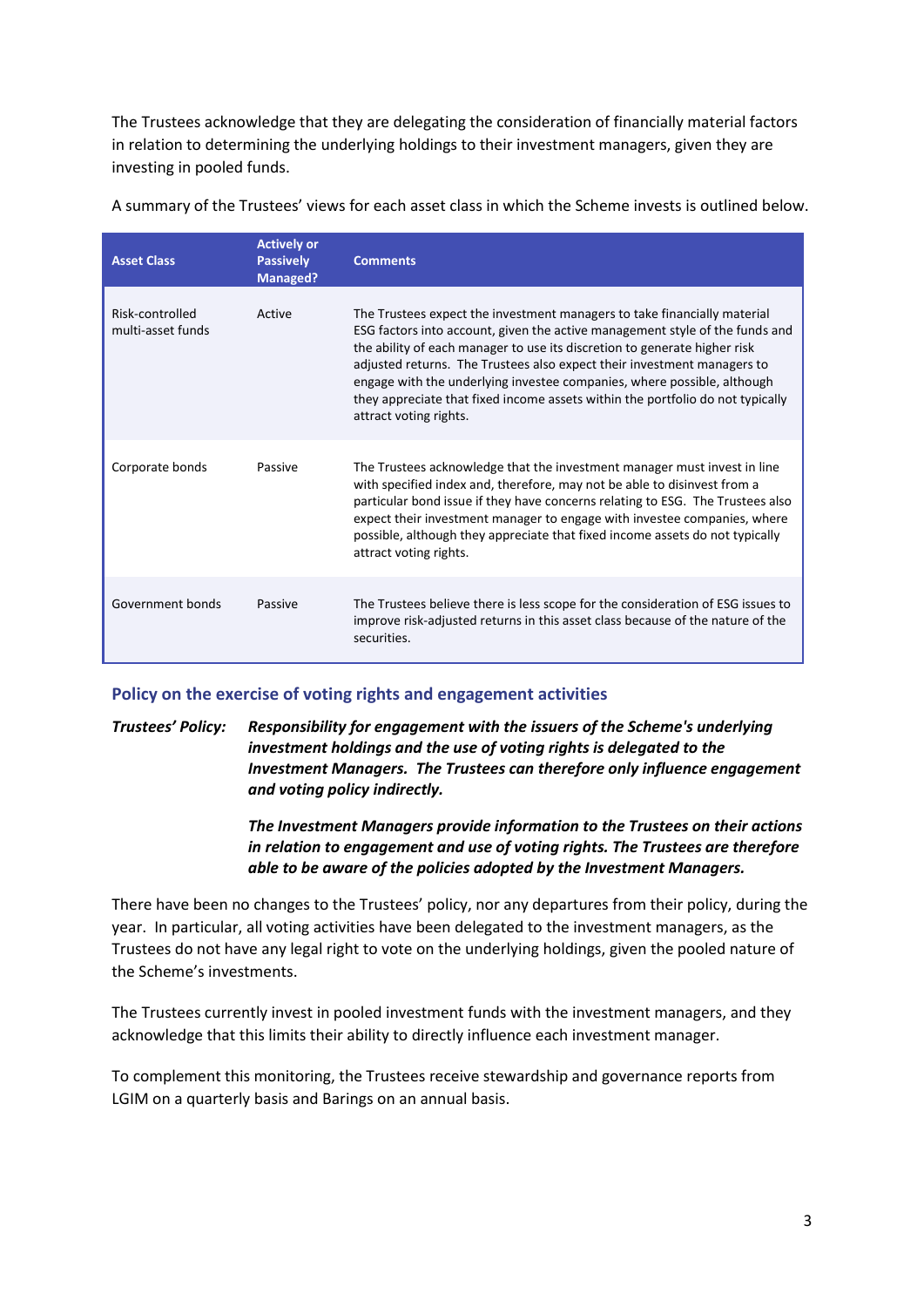Within the current investment arrangements, the LGIM Dynamic Diversified Fund and the Barings Multi Asset Fund contain equity holdings. Therefore, these funds have voting rights attaching to these underlying equities. The investment managers sets their own voting policy and will often engage with investee companies directly.

A summary of the votes made by the investment managers from 1 April 2020 to 31 March 2021 on behalf of the Trustees (where the investment owns equities) is provided in the table below. The analysis is based on the latest information available from each investment manager.

|                | <b>Third Party Proxy Policy</b><br>Used | <b>Resolutions</b><br>Voted On | <b>Resolutions Voted:</b> |                |                  |
|----------------|-----------------------------------------|--------------------------------|---------------------------|----------------|------------------|
| Manager        |                                         |                                | For                       | <b>Against</b> | <b>Abstained</b> |
| <b>Barings</b> | ISS                                     | 84.721                         | 92%                       | 7%             | 1%               |
| <b>LGIM</b>    | Not used $-$ in house                   | 83,179                         | 84%                       | 15%            | 1%               |

The voting activity set out above for Barings is presented at the company level, rather than being scheme or fund specific. This has been confirmed on a pragmatic basis given that the fund was closed on the 30 June 2021. The voting activity set out above for LGIM is presented at the fund level.

The Trustee has requested details of the significant votes made on behalf of the Trustee (where voting rights are attached). Details of these significant votes are provided below, together with engagement activities where voting rights are not held by the investment manager. The notable engagement activities of the investment managers (as determined by the holding that has effected the most change in the manager's opinion) are provided below:

- **LGIM** put forward a proposal to Amazon emphasising the important role that worker representation plays in supporting companies. This is in direct response to accusations against Amazon concerning its interference with efforts by its workers to unionise. As a consequence of these actions, Amazon has launched its Global Human Rights Principles, which recognise the fundamental rights of workers to organise, and commissioned a human rights impact assessment (with an external consultant). LGIM is continuing to engage with the company to ensure that Amazon's commitments to upholding human rights are maintained.
- **Barings'** Multi Asset Group, who manage the Barings Multi Asset Allocation Fund, engaged with a US chemicals firm with large fertiliser businesses to push them towards shifting more of their business towards carbon-neutral products. Barings have actively engaged to make this transition as quick as possible, as doing so will cut the company's carbon footprint, and help to decarbonise the food chain.

The Trustees are comfortable with the investment managers' approach for exercising rights and conducting engagement activities, and specifically that they attempt to maximise shareholder value as a long-term investor.

The Trustees also consider the investment managers' policies on stewardship and engagement when selecting and reviewing investment managers.